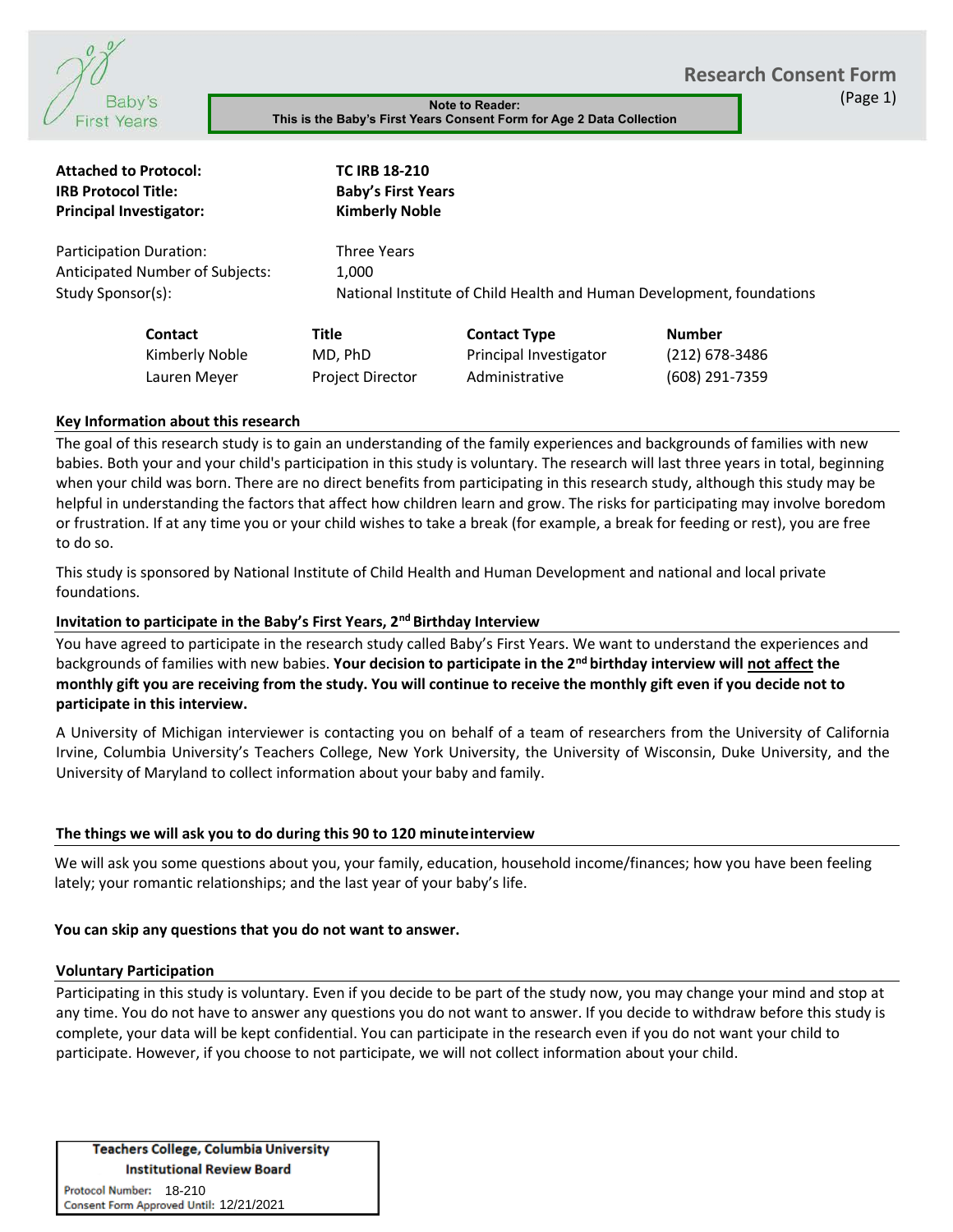

# **Risks and Burdens**

Risks of participating in this research study to you or your child are minimal. Although rare, the primary risk of participation in this study is from accidental disclosure of your research information. To address this potential risk, identifying information about you is stored separately from your study responses. All data are encrypted and stored securely to help protect your privacy. You may also feel uncomfortable about some questions the interviewer will ask you. You may refuse to answer or skip any question or part of the visit.

There are no direct benefits from participating in this research study. This study may be helpful in understanding the factors that affect how children learn and grow.

# **Confidentiality**

Researchers will keep all your personal data private and secure. Your information will not be seen by anyone outside of the research team and will be kept confidential. The researchers plan to publish the results of this study. To protect your privacy, they will not include any information that could directly identify you. Your name will never appear in any publication. Your information collected in this study may be used for future research studies or be distributed to another investigator for future research studies, but it will not have any information that could directly identify you.

This research is covered by a Certificate of Confidentiality from the National Institutes of Health. The researchers with this Certificate may not disclose or use information that may identify you in any federal, state, or local civil, criminal, administrative, legislative, or other action, suit, or proceeding, or be used as evidence, for example, if there is a court subpoena, unless you have consented for this use. Information protected by this Certificate **cannot** be disclosed to anyone else who is not connected with the research **except**:

- if you have consented to the disclosure;
- if it is used for other scientific research, as allowed by federal regulations protecting research subjects;or
- if there is a federal, state, or local law that requires disclosure. For example, your personal information may be disclosed if we learn that you or someone else is at high or imminent risk of harm. **Secondly, your personal information may be disclosed if we learn of possible abuse of a minor. If a child is in danger of abuse, neglect, or endangerment, we are obligated to report this information to child protection authorities.** If this happens, we will take steps to ensure safety of those indicated.

After completing the interview, the University of Michigan will transfer your interview data, to a secure storage at the University of Wisconsin. The files linking your name to the participant number will be kept in a password-protected database to which only key research staff will have access.

The following individuals will have access to your information from the visit:

- Interviewers from University of Michigan and the authorized researchteam
- Authorities from Teachers College, including the Institutional Review Board and the Office for Human Research Protection

# **Compensation**

You will receive a pre-payment of \$50 as a token of appreciation for participating in the survey. In addition, you will receive another \$50 (for a total of \$100) once you have completed the visit. There are no costs to you for taking part in this study.

# **What will happen to the information we collect about you after the study is over?**

A description of this study will be posted on a public website, http://ClinicalTrials.gov, and summary results of this study will be posted on this website at the conclusion of the research, as required by the National Institutes of Health (NIH), the study sponsor. No information that can identify you will be posted.

**Teachers College, Columbia University Institutional Review Board** 

Protocol Number: 18-210 02/13/2021 12/21/2021